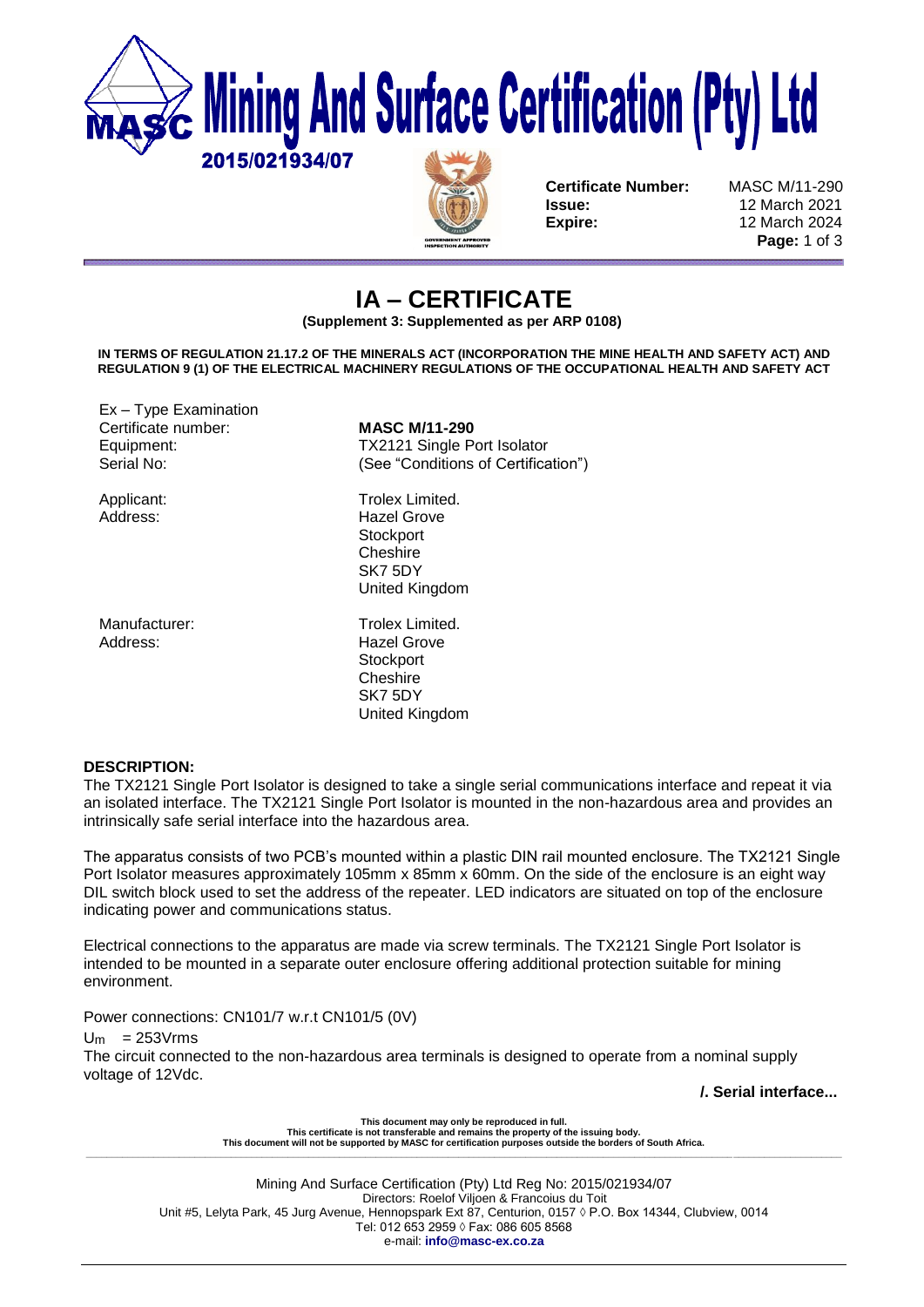## **IA CERTIFICATE NUMBER: MASC M/11-290 TX2121 Single Port Isolator Page 2 of 3**

Serial interface connections: CN101/1 and CN101/3 w.r.t 0V (CN101/5)  $Um = 253Vrms$ 

The circuit connected to the non-hazardous area terminals is designed to operate from a nominal supply voltage of 5Vdc

## **1. Hazardous Area Terminals Power Connections: CN201/7 w.r.t CN201/5 (0V)**

- $U_i = 14.4V$
- $I_i = 3.33A$
- $C_i = 6.86 \mu F$
- $Li = 0$

Serial Interface Connections: CN201/1 and CN201/3 w.r.t 0V (CN101/5)

- $U_i = 5.66V$
- $I_0 = 65mA$
- $P_0 = 0.208W$
- $U_i = 6.88V$
- $Ci = 1.08\mu F$
- $Li = 0$
- $C<sub>o</sub> = 130<sub>µ</sub>F$
- $L_0 = 50mH$
- $L_0/R_0 = 3355 \mu H \Omega$

## **MARKING:**

BASEEFA marking remains applicable. The following MASC Certificate number (IA number) must be additionally applied to the equipment.

IA No: MASC M/11-290

## **COMPLIANCE:**

The equipment as described above and in MASC letter 11-290 R2 is hereby certified "Explosion Protected" [Ex ia] I (-20ºC <Ta<+50ºC) and is suitable for use in hazardous locations as stated below and as tested, assessed and inspected in accordance with the relevant requirements of SANS / IEC Standards:

**The evaluation was conducted according to the requirements of:** 

## **i) SANS (IEC) 60079-0 : 2006 "Explosive atmospheres – Part 0: Equipment — General requirements" ii) SANS (IEC) 60079-11 : 2007 "Explosive atmospheres – Part 11: Equipment protection by intrinsic safety 'i'"**

| Location<br><b>Hazard Frequency</b>       | Zone *0, 1 & 2<br>---      | Gas/ Coal dust: Underground<br>Continuous as could occur under normal operating<br>conditions in hazardous area (*Outputs only) |
|-------------------------------------------|----------------------------|---------------------------------------------------------------------------------------------------------------------------------|
| Environment<br><b>Surface Temperature</b> | Group I<br>$150^{\circ}$ C | Methane and coal dust                                                                                                           |
| Service/Ambient Temperature -20°C to 50°C |                            | <b>Ambient Temperature</b>                                                                                                      |

**/. The use...**

**This document may only be reproduced in full. This certificate is not transferable and remains the property of the issuing body. This document will not be supported by MASC for certification purposes outside the borders of South Africa. \_\_\_\_\_\_\_\_\_\_\_\_\_\_\_\_\_\_\_\_\_\_\_\_\_\_\_\_\_\_\_\_\_\_\_\_\_\_\_\_\_\_\_\_\_\_\_\_\_\_\_\_\_\_\_\_\_\_\_\_\_\_\_\_\_\_\_\_\_\_\_\_\_\_\_\_\_\_\_\_\_\_\_\_\_\_\_\_\_\_\_\_\_\_\_\_\_\_\_\_\_\_\_\_\_\_\_\_\_\_\_\_\_\_\_\_\_\_\_\_\_\_\_\_\_\_\_\_\_\_\_\_\_\_\_\_\_\_\_\_\_\_\_\_\_\_**

Mining And Surface Certification (Pty) Ltd Reg No: 2015/021934/07 Directors: Roelof Viljoen & Francoius du Toit Unit #5, Lelyta Park, 45 Jurg Avenue, Hennopspark Ext 87, Centurion, 0157 ◊ P.O. Box 14344, Clubview, 0014 Tel: 012 653 2959 ◊ Fax: 086 605 8568 e-mail: **info@masc-ex.co.za**